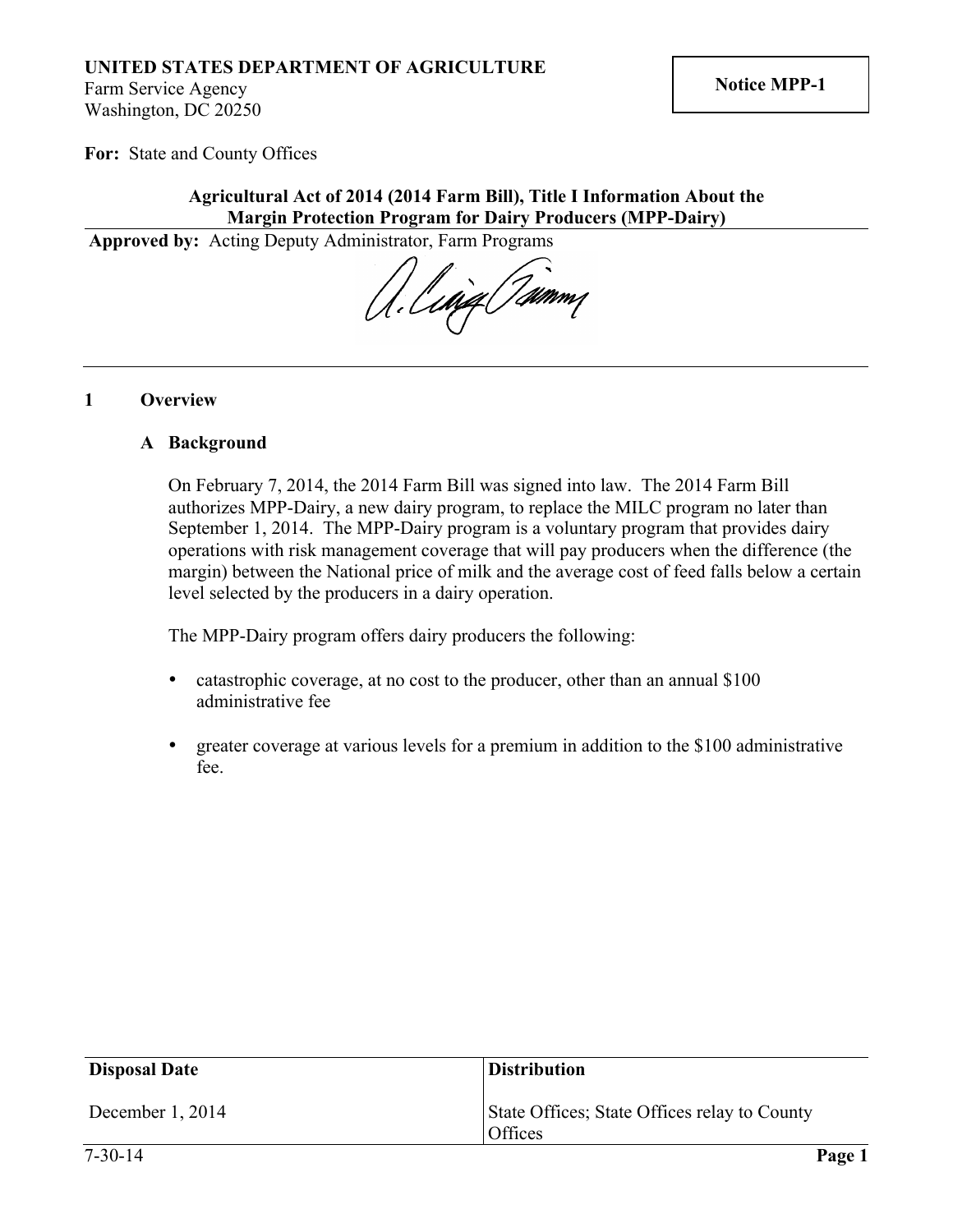# **1 Overview (Continued)**

# **B Purpose**

This notice informs State and County Offices of the following:

- the provisions of the MPP-Dairy program
- the status of the MPP-Dairy program to assist with responding to dairy producers inquiries about implementing the program
- a sample letter to provide to dairy producers with general program information.

# **2 Basic MPP-Dairy Program Provisions**

# **A Eligible Dairy Operations**

All dairy operations in the U.S., not participating in the Livestock Gross Margin program administered by the Risk Management Agency, **except** as allowed by Notice LD-637, are eligible to participate in the MPP-Dairy program. A dairy operation is any 1 or more dairy producers that produce and market milk as a single dairy operation in which each dairy producer does all the following:

- shares in the risk of producing milk
- makes contributions (including land, labor, management, equipment, or capital) to the dairy operation of the individual or entity, which are at least commensurate with the individual or entity's share of the proceeds of the operation.

For purposes of registering in the MPP-Dairy program, if a dairy:

- **operation** is operated by more than 1 dairy producer, all of the dairy producers of the participating dairy operation shall be treated as a single dairy operation
- **producer** operates 2 or more dairy operations, each dairy operation, if eligible, shall separately register to participate in the program.

# **B Participating in MPP-Dairy**

To participate in the MPP-Dairy program, an eligible dairy operation must:

- have a production history determined for the dairy operation
- register to participate during a signup announced by FSA
- pay a \$100 administrative fee **annually** for the duration of the MPP-Dairy program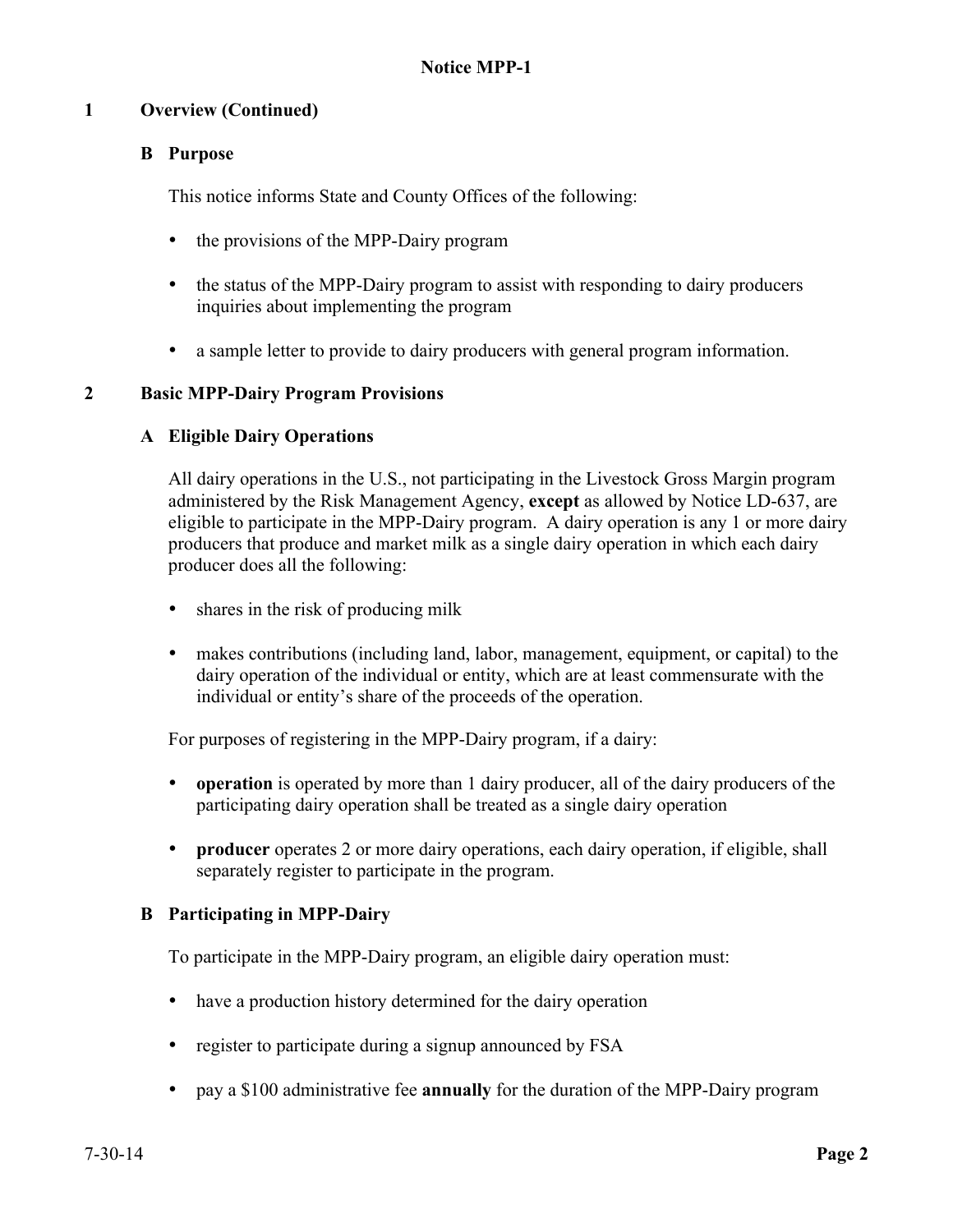# **2 Basic MPP-Dairy Program Provisions (Continued)**

### **B Participating in MPP-Dairy (Continued)**

- select a coverage level ranging from \$4.00 to \$8.00 per cwt, in \$0.50 increments
- select a coverage percentage of the dairy operation's production history ranging from 25 percent to 90 percent, in 5 percent increments.
- **Note:** A dairy operation selection of a \$4.00 coverage level is considered **catastrophic level coverage** at a 90 percent coverage percentage for only the administrative fee. However, a dairy operation selecting a coverage level above \$4.00 must also pay a premium, in addition to the administrative fee, for the higher coverage on their selected percentage of dairy operation's production history, according to subparagraph 3 A.

#### **C Determining Production History for a Dairy Operation**

FSA will determine the production history for a dairy operation that first registers to participate in MPP-Dairy according to the following table.

|                                              | <b>THEN</b> production history is determined                                                                                                                                                                                 |  |
|----------------------------------------------|------------------------------------------------------------------------------------------------------------------------------------------------------------------------------------------------------------------------------|--|
| IF the participating dairy operation is      | from                                                                                                                                                                                                                         |  |
| an existing dairy operation                  | the highest of the following calendar years:                                                                                                                                                                                 |  |
|                                              |                                                                                                                                                                                                                              |  |
|                                              | 2011                                                                                                                                                                                                                         |  |
|                                              | 2012                                                                                                                                                                                                                         |  |
|                                              | 2013.                                                                                                                                                                                                                        |  |
| a new dairy operation (in operation for less | either of the following:                                                                                                                                                                                                     |  |
| than 1 year)                                 |                                                                                                                                                                                                                              |  |
|                                              | volume of the actual milk marketings for<br>٠<br>the months the participating dairy<br>operation has been in operation<br>extrapolated to a yearly amount                                                                    |  |
|                                              | an estimate of the actual milk marketings<br>of the participating dairy operation based<br>on the herd size of the participating dairy<br>operation relative to the national rolling<br>herd average data published by USDA. |  |

**Note:** The production history determined for a dairy operation participating in MPP-Dairy may be adjusted annually by USDA to reflect any increase in the national average milk production.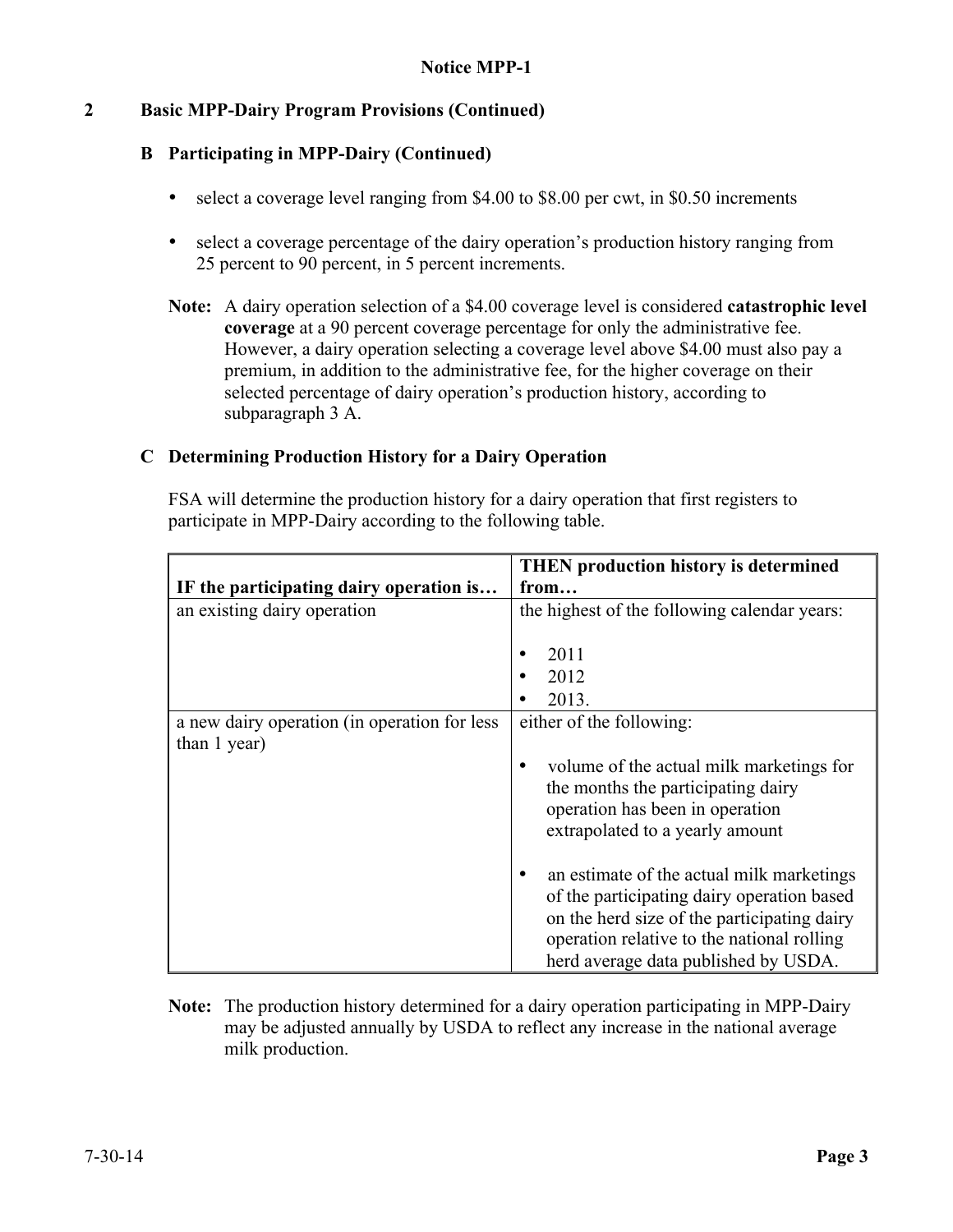# **3 MPP-Dairy Buy-Up Coverage**

# **A Premiums**

A participating dairy operation that selects margin protection above the catastrophic level coverage is required to pay, in addition to the annual administrative fee, an annual premium based on the coverage level and percentage of production history. Premiums are structured at a lower level for the first 4 million pounds of production history and at a higher level for production history in excess of 4 million pounds. The schedule of premiums is provided in the following table.

| Coverage<br>Level | Tier 1<br>Premium per cwt in<br>2014 and 2015 for<br>covered production<br>history at<br>4 mil lbs or less | Tier 1<br>Premium per cwt for<br>2016-2018 for<br>covered production<br>history at<br>4 mil lbs or less | Tier 2<br>Premium per cwt, all<br>years for covered<br>production history<br>over 4 mil lbs |
|-------------------|------------------------------------------------------------------------------------------------------------|---------------------------------------------------------------------------------------------------------|---------------------------------------------------------------------------------------------|
| \$4.00            | None                                                                                                       | None                                                                                                    | None                                                                                        |
| \$4.50            | \$0.008                                                                                                    | \$0.010                                                                                                 | \$0.020                                                                                     |
| \$5.00            | \$0.019                                                                                                    | \$0.025                                                                                                 | \$0.040                                                                                     |
| \$5.50            | \$0.030                                                                                                    | \$0.040                                                                                                 | \$0.100                                                                                     |
| \$6.00            | \$0.041                                                                                                    | \$0.055                                                                                                 | \$0.155                                                                                     |
| \$6.50            | \$0.068                                                                                                    | \$0.090                                                                                                 | \$0.290                                                                                     |
| \$7.00            | \$0.163                                                                                                    | \$0.217                                                                                                 | \$0.830                                                                                     |
| \$7.50            | \$0.225                                                                                                    | \$0.300                                                                                                 | \$1.060                                                                                     |
| \$8.00            | \$0.475                                                                                                    | \$0.475                                                                                                 | \$1.360                                                                                     |

**Note:** For production history that is less than 4 million pounds in calendar years 2014 and 2015 **only**, the premium per cwt, for each Tier 1 coverage level above, **except** the \$8.00 coverage level, is reduced by 25 percent.

# **B Calculation of Premiums**

The annual premium for a participating dairy operation shall be calculated by multiplying:

- the production history in cwt; and
- premium per cwt of milk applicable to the coverage level elected by the dairy operation according to the premium table in subparagraph A.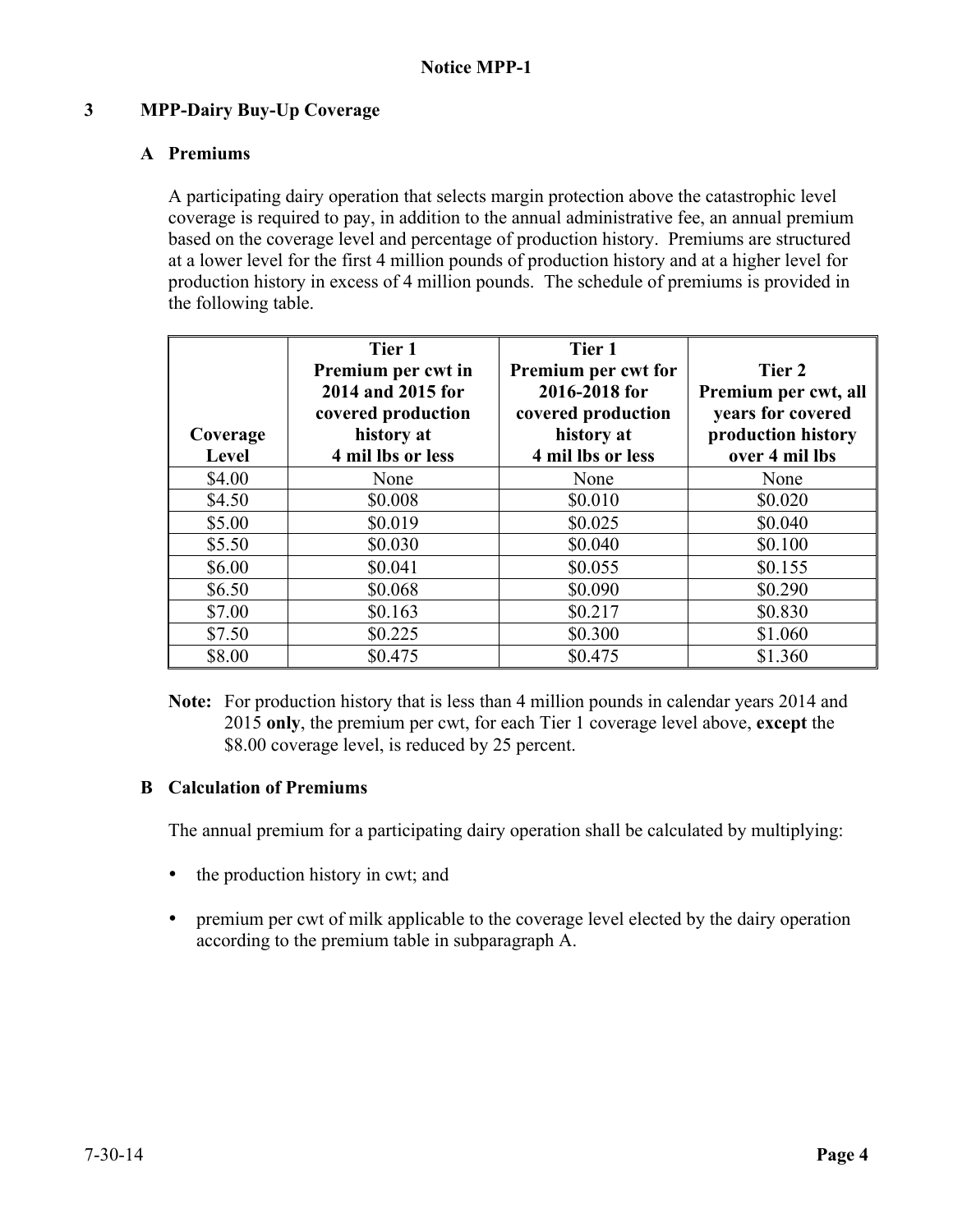# **3 MPP-Dairy Buy-Up Coverage (Continued)**

### **C Payment of Premiums**

The following provisions are applicable to premiums:

- more than 1 method shall be made available by which a participating dairy operation may pay the premium
- premiums will be pro-rated for a participating dairy operation that first registers to participate in MPP-Dairy after the start of the calendar year based on the remaining portion of the calendar year for which coverage is being purchased
- a participating dairy operation remains legally obligated to pay the applicable premium for a calendar year unless waived by FSA for circumstances including, but not limited to, death, retirement, or permanent dissolution of the dairy operation
- a participating dairy operation that is in arrears on premium payments may not receive MPP-Dairy payments until the premiums are fully paid.

#### **4 Determining the Margin and Payment**

#### **A The Actual Dairy Production Margin**

The MPP-Dairy program supports producer margins and is designed to address conditions of low milk prices and/or high feed costs that result in periods of low margins. The "margin" is determined from both of the following:

- the national all-milk price determined from the average price received, per cwt of milk, by dairy operations for all milk sold to plants and dealers in the U.S.
- the national average feed cost determined from the cost of feed used to produce a cwt of milk, calculated by the sum of the products determined by multiplying:
	- 1.0728 by the national price of corn per bushel for a month as reported in the USDA Agricultural Prices report
	- 0.00735 by the central Illinois price of soybean meal per ton for a month as reported in the USDA Market News-Monthly Soybean Meal Price Report
	- 0.0137 by the national price of alfalfa hay per ton for a month as reported in the USDA Agricultural Prices report.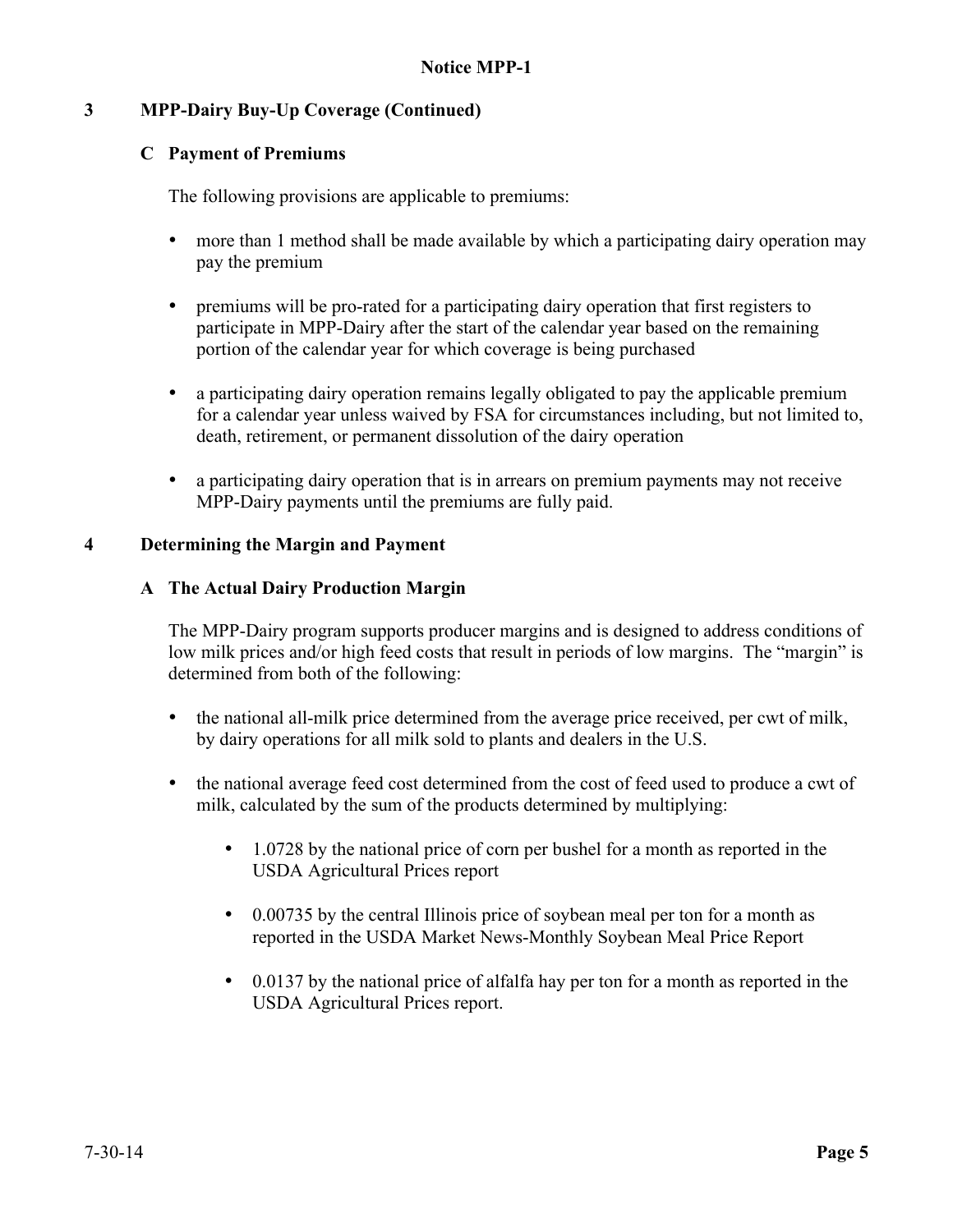# **4 Determining the Margin (Continued)**

# **A The Actual Dairy Production Margin (Continued)**

The actual dairy production margin is the **difference** between the all-milk price and the average feed cost. For example, if the all-milk price for a month is \$20 per cwt and the calculated average feed cost for the same month is \$12 a cwt, the "actual dairy production margin" is \$8 a cwt.

**Note:** USDA will determine the actual dairy margin using the average of the full-month price for a specified consecutive 2-month period, according to subparagraph B.

# **B Consecutive 2-Month Periods**

The actual dairy production margin shall be calculated based on the average of the all-milk price and the average of the average feed cost for each of the following consecutive 2-month periods:

- January/February
- March/April
- May/June
- July/August
- September/October
- November/December

# **C Calculating the Actual Dairy Production Margin for a Consecutive 2-month Period**

FSA shall calculate the actual dairy production margin for each consecutive 2-month period by subtracting:

- the average feed cost for that consecutive 2-month period, from
- the average all milk-price for that consecutive 2-month period.

|                                                            |                            | <b>Calculated Average</b>  |
|------------------------------------------------------------|----------------------------|----------------------------|
| Month/Year                                                 | <b>All-Milk Price</b>      | <b>Feed Cost</b>           |
| March/2014                                                 | \$25.20                    | \$11.10                    |
| April $/2014$                                              | \$25.30                    | \$11.65                    |
| <b>Average Calculation</b>                                 | $$25.20 + $25.30 = $50.50$ | $$11.10 + $11.65 = $22.75$ |
|                                                            | $$50.50/2 = $25.25$        | $$22.75/2 = $11.38$        |
|                                                            | \$25.25                    | \$11.38                    |
| <b>Actual Dairy Production Margin</b>                      | $$25.25 - $11.38 = $13.87$ |                            |
| <b>Actual Dairy Production Margin for March/April 2014</b> |                            | \$13.87                    |

#### **Example:**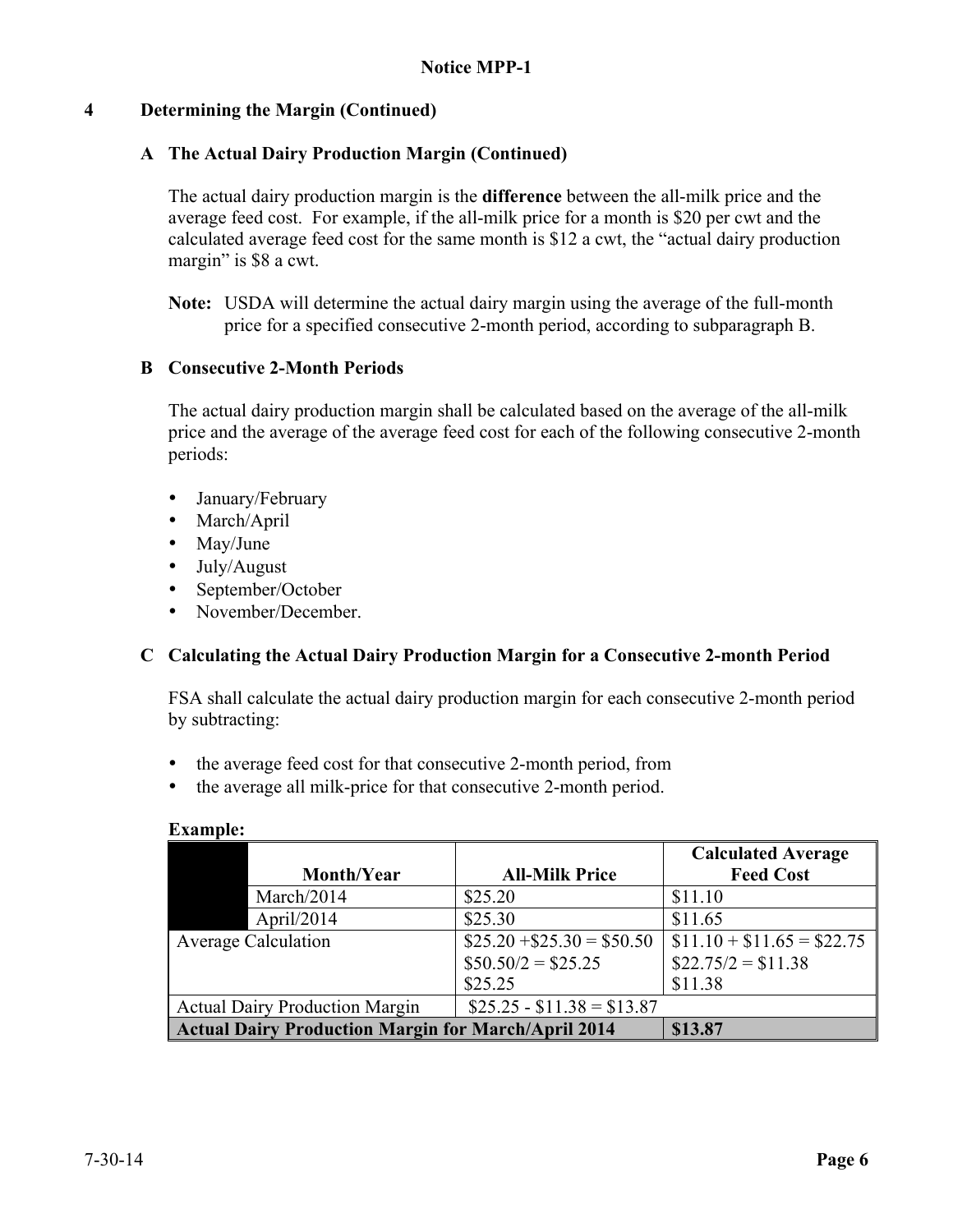# **4 Determining the Margin (Continued)**

# **D MPP-Dairy Program Payment**

A participating dairy operation shall receive an MPP-Dairy program payment whenever the average actual dairy production margin for a consecutive 2-month period is less than the coverage level threshold selected by the participating dairy operation. The MPP-Dairy payment amount is then determined by taking the amount by which the coverage level selected exceeds the average actual dairy margin for a consecutive 2-month period and multiplying that amount by the following:

- the coverage percentage selected by the participating dairy operation; and
- the production history of the participating dairy operation, divided by 6.

# **5 MPP-Dairy Program General Information**

#### **A Regulation Update**

Clearance of MPP-Dairy program regulations is currently underway. FSA will announce full program details upon publication of the MPP-Dairy final rule in the Federal Register (FR). When published, regulations will be provided at 7 CFR Part 1430.

#### **B National Training**

National Training on the MPP-Dairy program provisions is being planned for mid-August. A forthcoming notice with full details will be issued soon.

# **C Outreach**

State and County Offices may use the letter in Exhibit 1 to create general awareness of the MPP-Dairy program. Additional communication artifacts such as, press release, fact sheet, frequently asked questions, etc., will be issued to further promote program requirements when final regulations are published in FR.

# **D MPP-Dairy Decision Tool**

Section 1614 of the 2014 Farm Bill provides the following:

- a web-based decision aid be developed to assist producers in understanding available options regarding new dairy provisions
- producers must be trained to use the web-based decision aid.

FSA is working with the University of Illinois and other partners to develop the web-based decision tool that will assist producers with comparing options under the MPP-Dairy program and the LGM-Dairy program and also to establish an education plan for the producer training sessions. The decision tool will be made available in September 2014.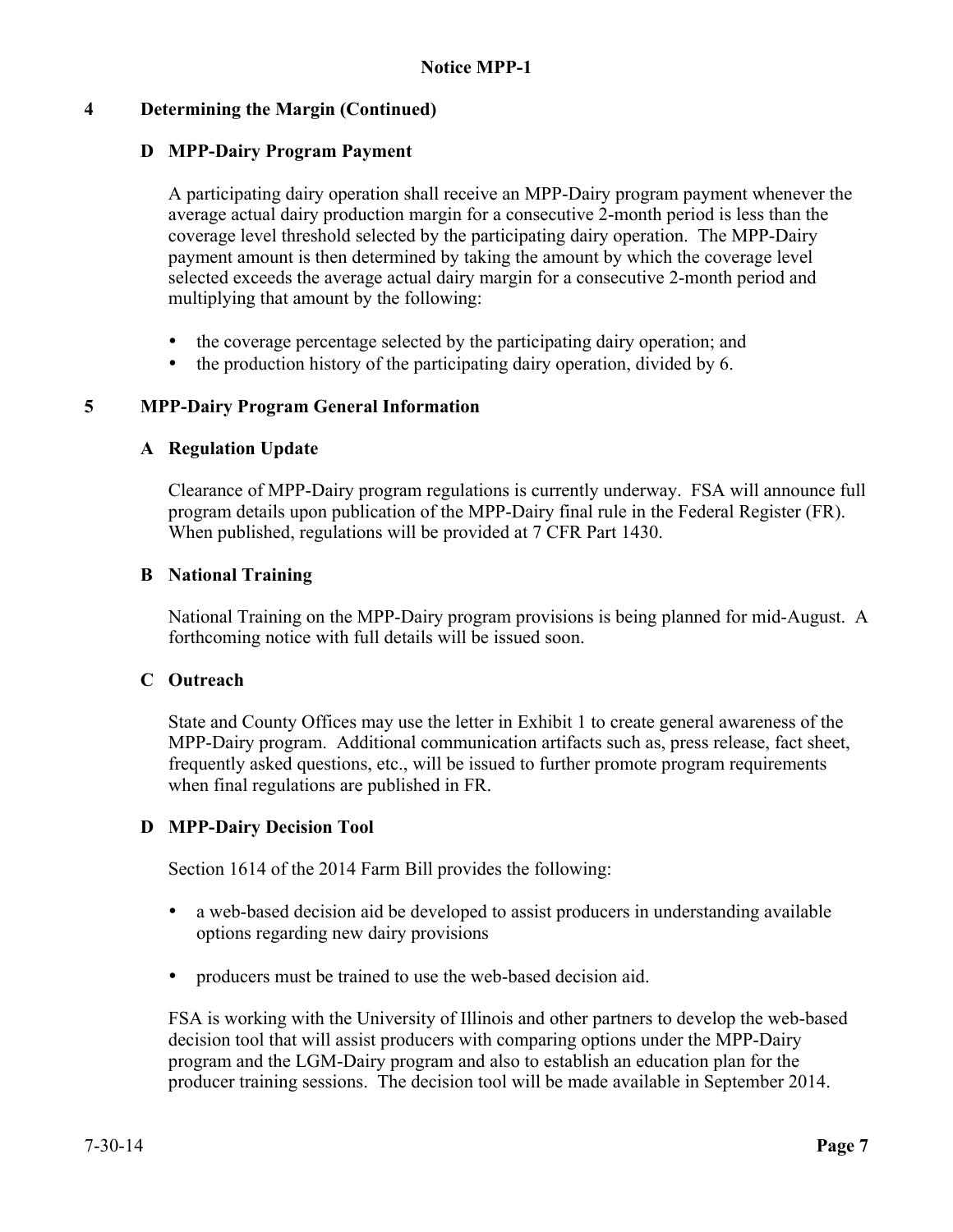# **6 Action Required**

# **A State Office Action**

SED's and STC's shall:

- ensure that County Offices immediately notify producers of the contents of this notice using all available sources with available funding
- direct questions about this notice to the National Office according to subparagraph C.

# **B County Office Action**

County Offices shall:

- immediately inform all dairy operations in their county of the contents of this notice by any of the following:
	- over-the-counter contact
	- newsletters with available funding
	- outreach according to 22-AO
	- other methods of communication, as applicable
- forward questions about this notice to the State Office specialist.

# **C National Office Contact Information**

For questions or situations not addressed in this notice, State Offices shall contact Dani Cooke by either of the following:

- e-mail at **danielle.cooke@wdc.usda.gov**
- telephone at 202-720-1919.